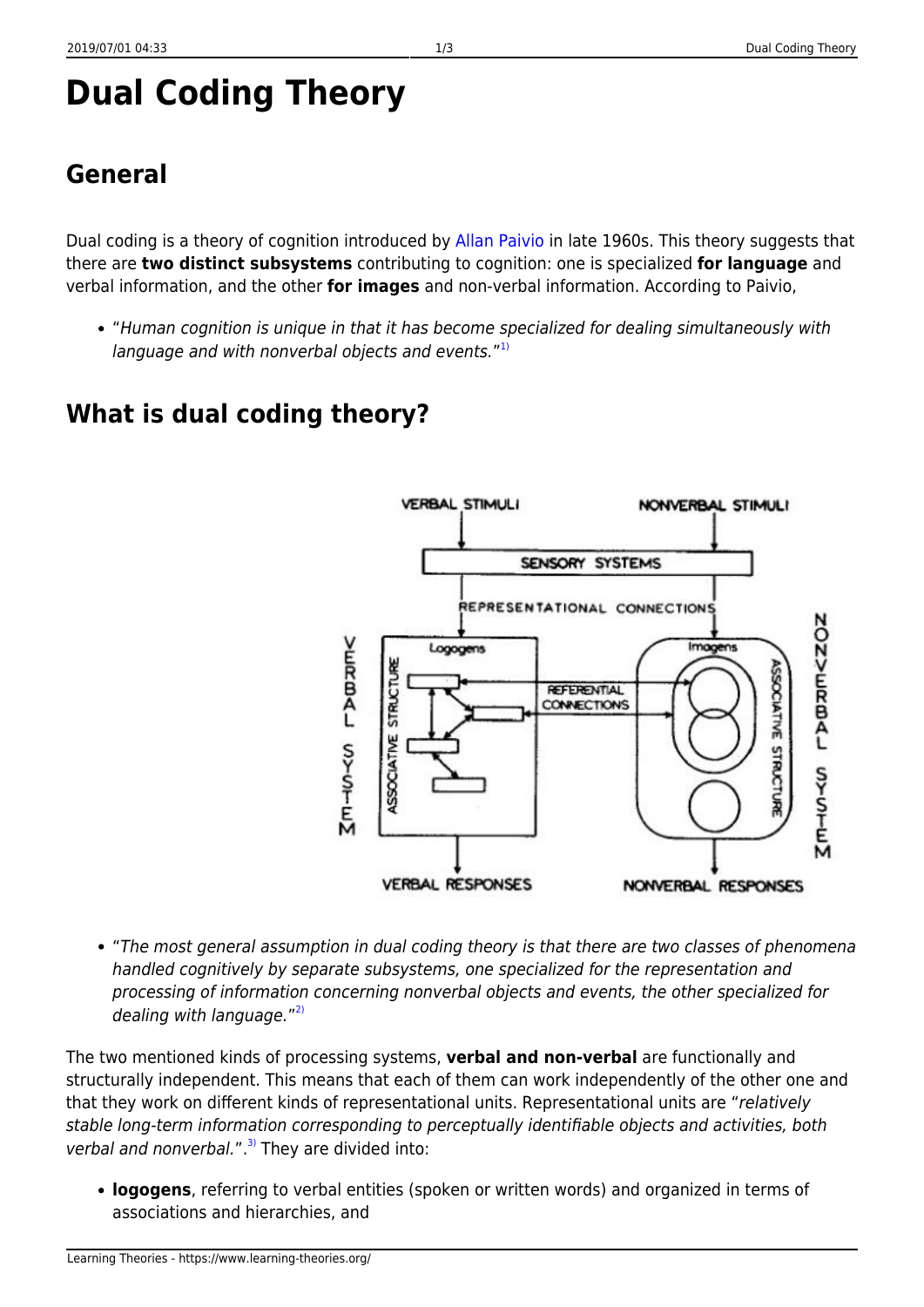**imagens**, referring to mental images and non-verbal entities and organized in terms of partwhole relationships.

For example, a written or spoken word will be processed using the verbal processor and stored as a verbal representation - logogen, but a sound not related to language will be processed by the nonverbal processor and stored as a non-verbal representation - imagen. Logogens and imagens are connected with two kinds of connections:

- *Referential connections*, which represent links between logogens and imagens. Referential connections enable performing operations like imaging to words and namings to pictures or images to words. For example, associations of an image of a school building or an unpleasant feeling (both non-verbal entities) elicited by the word school (a verbal entity).
- *Associative connections*, which represent connections between logogens or between imagens. Associative connections on the other hand enable forming verbal-verbal or nonverbal-non-verbal associations. For example, the word school can elicit verbal entities blackboard, or boredom.

Both referential and associative types of connections help forming the complex networks of human memory.

Paivio also refers to the issue of problem-solving. Problem-solving is, according to Pavio, the result of joined work of both verbal and non-verbal processing, but if the task is more concrete and non-verbal, the contribution of non-verbal processing system will be more crucial to the outcome and vice-versa.

## **What is the practical meaning of dual coding theory?**

Dual coding theory suggests that combining verbal and graphical material in learning (or just encouraging students to generate appropriate mental images) should increase the probability that words will activate corresponding images and vice-versa.

This also means that learning material will be easier to relate if it is less abstract.

"… concrete nouns are superior to abstract nouns in their capacity to elicit sensory images, and that imagery can mediate the formation of an associative connection between members of a pair."<sup>[4\)](#page--1-0)</sup>

Paivio also addresses individual differences in tendency and capacity to use imagery:

"Students who have trouble imaging , for example, may fail to remember passages of text that benefit from imaginal processing, may not understand geography or other spatial facts in a concrete way, and might do poorly at visualizing the steps in a geometric proof, spelling difficult words or even printing letters correctly."

## **Criticisms**

Common criticisms of dual coding theory suggest that there is no need for two representational systems, since both verbal and non-verbal stimuli are processed in working memory, turned to